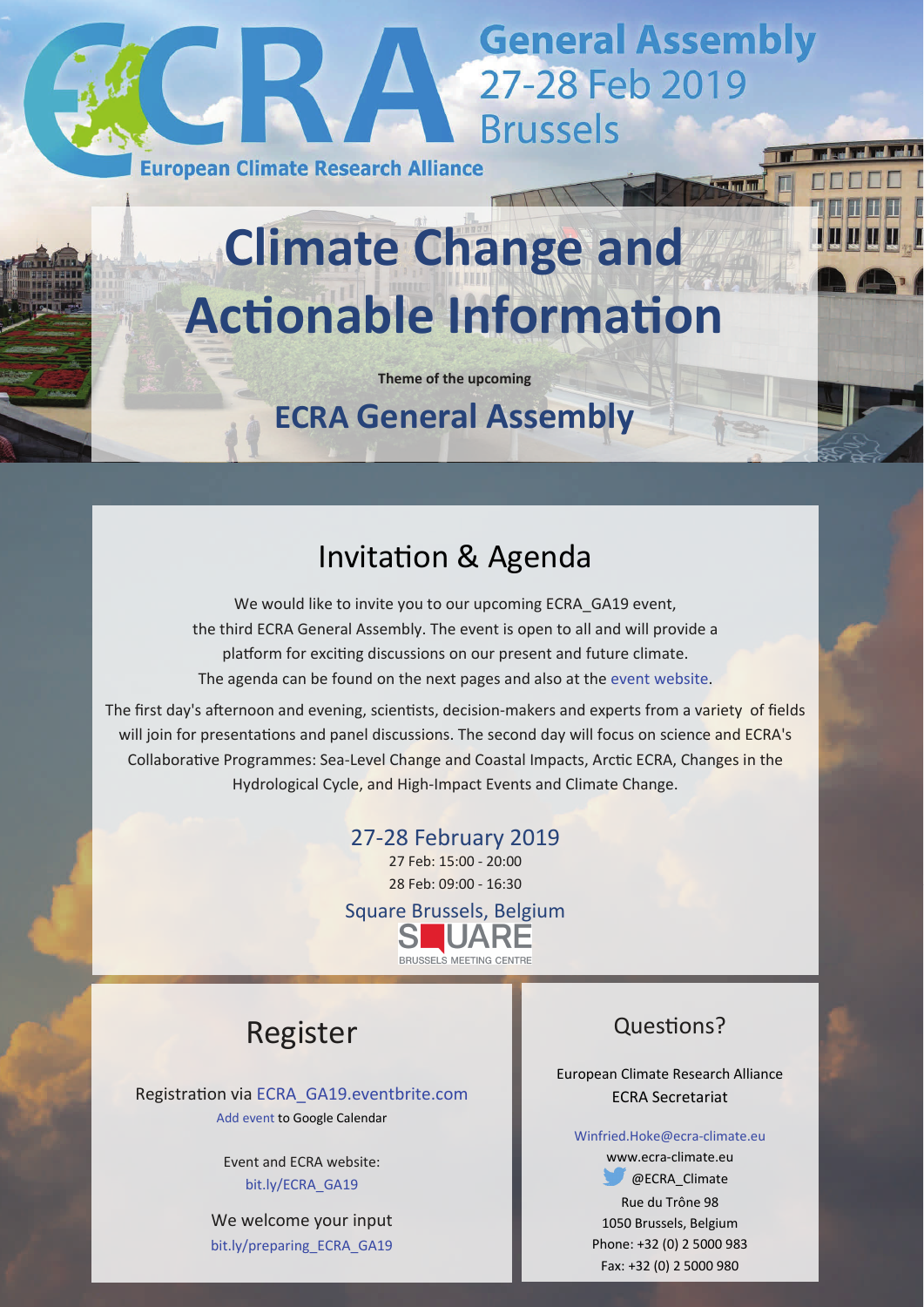

# Wednesday 27 February 2019

15:00-15:30 Registration and Welcome Coffee

## 15:30‐15:45 **Opening Statement** Prof. Peter Braesicke (Chair ECRA)

- 15:45‐17:45 **Overview of the ECRA CollaboraƟve Programmes (CPs)**
	- **CP‐SLC** Sea Level Change and Coastal Impacts Gianmaria Sannino
	- **CP‐CHC** Changes in the Hydrological Cycle Elisa Palazzi / Ralf Ludwig
	- **CP‐HIE** High Impact Events and Climate Change Martin Drews / Hilppa Gregow
	- **CP‐ARC** ArcƟc Climate Stability and Change Lars H. Smedsrud

17:45‐18:30 Refreshments

### **Climate Change and AcƟonable InformaƟon**

Moderation: Geoff Meade

- 18:30‐18:45 **Keynote statement** European Commission – DG RTD: Patrick Child
- 18:45‐20:00 **Panel discussion,** including:
	- European Commission DG Climate Action Yvon Slingenberg
	- Director at UNEP DTU, Denmark: John Christensen
	- University of Tours, France; MIDI Network: Isabelle La Jeunesse
	- Chair of ECRA:
		- Peter Braesicke
	- Director Institute for Environmental Medicine, TUM; HMGU (Germany): Claudia Traidl‐Hoffmann

Up-to-date Agenda: event [website](http://www.ecra-climate.eu/activities-events/ecra-general-assemblies/182-ecra-ga19-2b) (bit.ly/ECRA\_GA19)